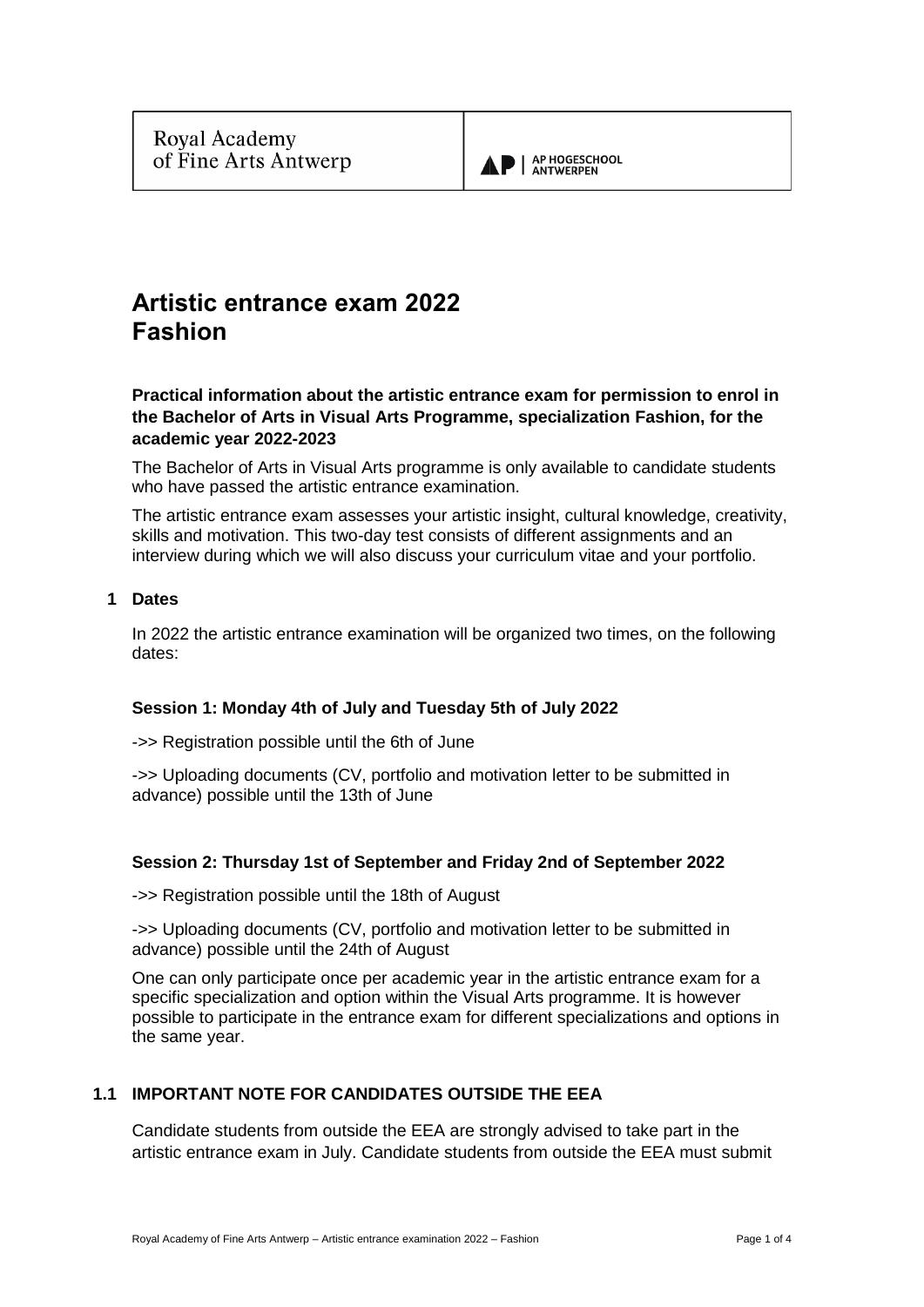their application for a student visa as soon as possible after they have passed the artistic entrance exam. Only then can they obtain the necessary visa in time to attend classes from the start of the academic year and gain the necessary access to the Academy's buildings and facilities.

## **2 Registration and payment**

You can register for an artistic entrance exam online, on [https://inschrijven.ap.be.](https://inschrijven.ap.be/?Academiejaar=2020-21&SoortOpleiding=2&Taal=2) In order to participate in an artistic entrance exam, **you must pay a non-refundable** administrative fee of 25 euros, to be paid in advance, during the online registration.

We would like to receive your payment no later than:

**Session 1:** Tuesday the 7<sup>th</sup> of June

**Session 2: Friday the 19th of August** 

➔ **Please note that your payment may take a few days to arrive so please get this in order on time !!**

### **3 Practical information**

The link where you can upload your files (cv, portfolio, motivation letter and artistic assignment ) and the link where the artistic assignment will be released, will be sent to you by mail.

## **3.1 To be submitted in advance**

1 CV with an indication of the studies carried out.

2 Motivation letter indicating very clearly why you choose this course.

3 Portfolio

Details of the structure are further explained in the description (see below)

Combine your CV , motivation letter and portfolio in one file **(in PDF -> NO VIDEO)**

Filename: please use your personal name, so we know to whom it belongs. (name\_familyname\_portfolio.pdf)

- → The link where you can upload your file will be sent to you by e-mail.
- $\rightarrow$  Submit file by the 13<sup>th</sup> of June (Session 1)
- → Submit file by the 24<sup>th</sup> of August (Session 2)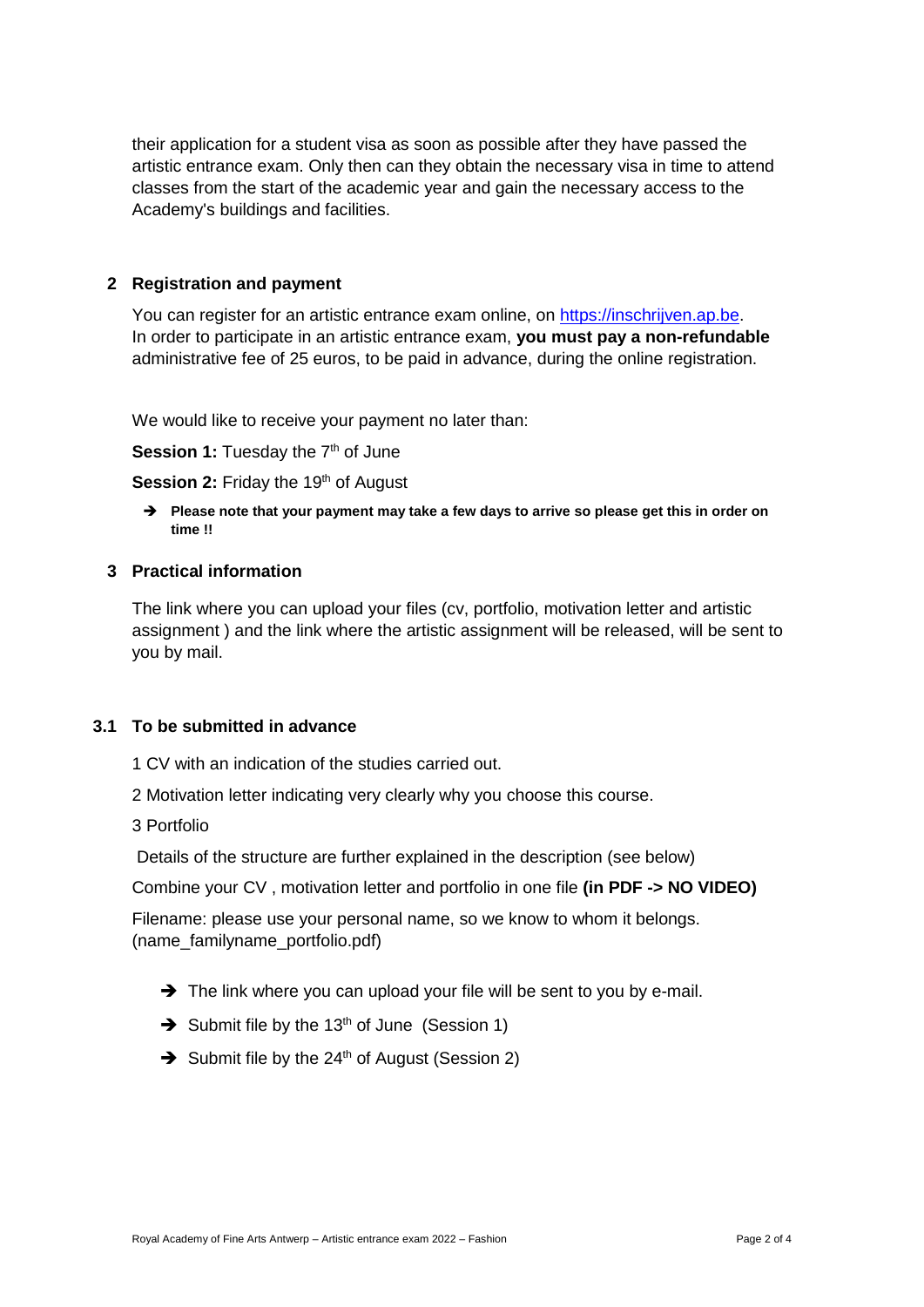# **3.2 Course of this 2-day test**

**Day 1** assignment:

- Artistic assignment
- Monday 4 July 2021 or Thursday 1 September 2021

# **Day 1 & Day 2** interview:

- Via Skype,..
- A staff member of the student administration will give you an appointment by email.
- Monday 4 July 2021 or Thursday 1 September 2021 &
- Tuesday 5 July 2021 or Friday 2 September 2021

### **4 Description: Portfolio, Assignment and Interview**

#### - **Portfolio**

**A pdf of maximum 5MB** containing observation drawings, creative graphic work.

No clothing pictures (details + stitching is not clearly visible on pictures) and no digital presentation.

Artistic portfolio that reflects your skills in observation drawing, graphic works. You can also show other artistic projects than Fashion.

#### - **Assignment**

The content of the order will be released at 8 a.m. (Belgium local time) via the link that will be sent to you by mail.

The drawing assignment consists of black and white techniques and color techniques.

Materials required: sketching-, drawing and painting materials : pencils, pens, watercolor, brushes, oil crayon, east Indian ink and drawing paper.

### - **Interview**

Discussion of your vision and knowledge of fashion.

Description of some contemporary designers + insight into fashion history. Basic knowledge expected on artistic art movements and cultural events. Besides the course Fashion Design, other practical and theoretical courses are given. You can find the course packages (ECTS files) [HERE.](https://ap-arts.be/en/programme-fashion) During the interview you may be asked if you know the full programme of the Bachelor years.